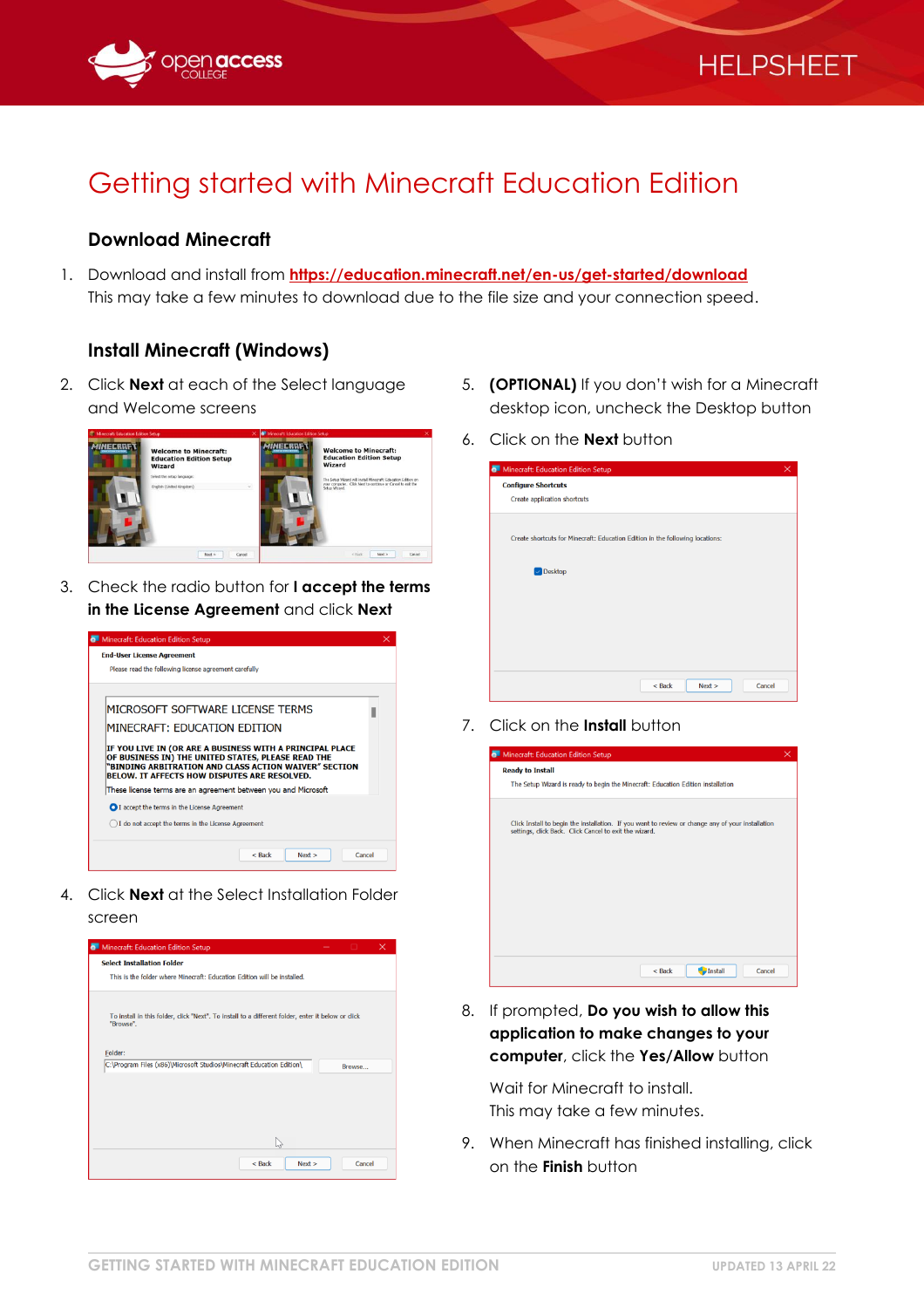



## **Install Minecraft (Mac)**

Drag and drop the Minecraft application icon in into the Applications folder



#### **THEN**

Go to the **Apple** menu and select **System Preferences** Select **Security and Privacy**



Click on the **Firewall** tab

Click the lock (bottom-left corner) and enter your computer password

#### Click on the **Firewall Options** button

Click on the App Application (+) button

Add the Minecraft Education app

## **Signing into Minecraft**

**If prompted to sign in to Minecraft** Click on the **Sign in** button



### **If prompted to sign in to Microsoft**

Enter your Departmental e-mail address Click on the **Next** button



**If prompted to sign into EdPass** Refer to the help sheets on our website to sign into EdPass